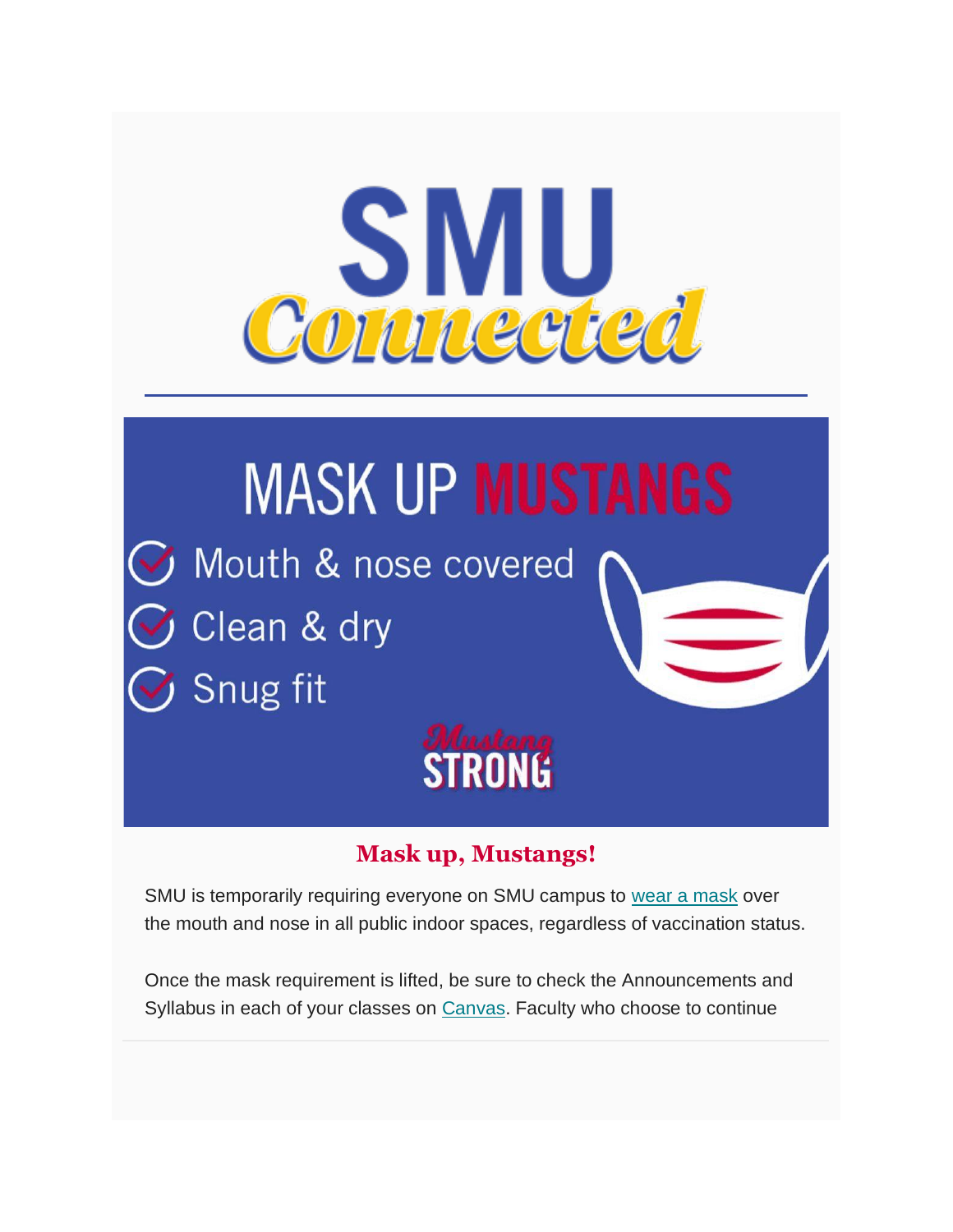requiring masks will post clear masking guidelines in both places and will be encouraged to let you know via email.

## → **Did you know?** ←

Did you know that there are policies on your syllabi that are for the whole university? [Check out this page](https://www.smu.edu/OIT/AcademicTech/Instructional-Guidelines/Syllabus/required-syllabus-statements) for info about accommodations and support for students.

### **SMU in Four Start Smart. Finish Strong.**

The [SMU in Four](https://www.smu.edu/Provost/ProvostOffice/SAES/AcademicInitiatives) team works with Student Senate to make Canvas consistent and easy to use. Look for these super-helpful features in your classes:

- **[Syllabus](https://community.canvaslms.com/t5/Student-Guide/How-do-I-use-the-Syllabus-as-a-student/ta-p/439)**—when your professor says "It's on the syllabus," go here.
- **[Calendar](https://community.canvaslms.com/t5/Student-Guide/How-do-I-use-the-Calendar-as-a-student/ta-p/534)**—view all assignments and exams *for all classes* in one place!
- **[Grades](https://community.canvaslms.com/t5/Student-Guide/How-do-I-view-my-grades-in-a-current-course/ta-p/493)**—see your grades for assignments as they are posted.



## **Class recordings**

Some professors record their classes, and some don't. Ask!